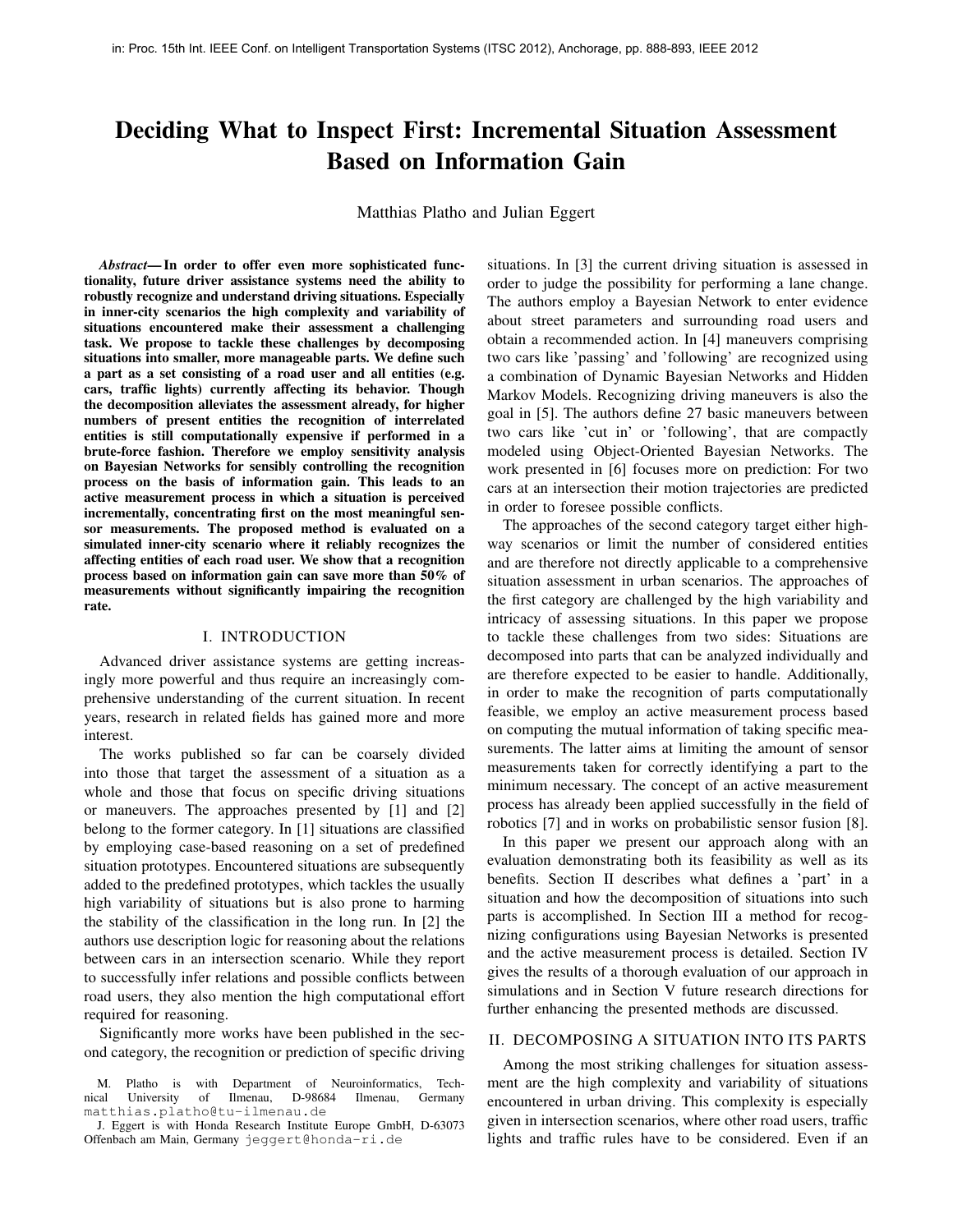intersection situation consists only of a moderate number of lanes and vehicles as depicted in Figure 1, assessing the given situation is non-trivial.



Fig. 1. A typical intersection situation. Although the number of road users and lanes is quite moderate, the assessment of this situation is non-trivial.

Interpreting the whole situation based on learned prototypical situations is hardly feasible, as situations are highly variable in number, constellation and dynamics of the participating entities (cars, pedestrians, traffic lights, etc) and accordingly the state space is very large. At the same time, for a given road user not all of the present entities are equally relevant. E.g. in Figure 1, from the green car's view, the vehicles waiting at the red traffic lights are currently of no direct relevance and will thus not affect its immediate behavior. The entity actually affecting the green car's behavior most is the white car in the center of the intersection. The white car has stopped in order to yield to oncoming traffic and blocks the green car's way, which is thereby forced to slow down.

The preceding description suggests that a situation can be analyzed based on the way the present entities are interrelated. Instead of interpreting or classifying a situation as a whole, the individual vehicles are examined to determine which entities affect their current behavior. This approach decomposes a situation into multiple parts, with each part consisting of a road user and all entities affecting its behavior. We specify such a part in a representation structure that we term *configuration*.

A configuration is defined by its participating entities, the affected entity tagged *reference entity* and its affecting entities (currently we consider only one). Additionally the relations of the entities are specified, which serve as features for indicating the presence of the configuration. Unary relations describe the dynamic states of the entities, e.g. the velocity or acceleration of a car or the state of a traffic light. Binary relations describe relative states between reference and affecting entity like distance or relative velocity between vehicles. If in a given situation the relations of two entities match the relations of a certain configuration, the entity matching the reference entity is said to be in that configuration. The configurations used in this paper were designed by hand; learning them will be part of future work.

An exemplary decomposition of the intersection situation

shown in Figure 1 into basic configurations is depicted in Figure 2. The white car is about to turn in the upper left arm of the junction, but has to yield to the approaching orange car and therefore stops. This case can be described by a configuration that is tagged "Stopped by intersection", with the white car being the affected entity (reference entity) and the orange car being the affecting entity. Besides road users also stationary entities like crosswalks and traffic lights can participate in a configuration. In the given situation, the blue car has halted because the traffic light for its lane has turned red. In this "Stopped by red traffic light" configuration the blue car is the reference entity and the traffic light is the affecting entity. The third type of configuration present is "Stopped by leading vehicle": As already described, the green car has to slow down as its way is blocked by the stopped white car. This case also demonstrates that a road user can be both affecting as well as affected entity at the same time (but in different instances of configurations). An entity can even be the reference entity in multiple configurations at once: A car waiting behind the blue vehicle would be both stopped by the latter and the red traffic light.



Fig. 2. An exemplary decomposition of the intersection situation into configurations. Each configuration contains an affecting and an affected (reference) entity.

In this exemplary decomposition no configuration was assigned to the two red cars. The reason is that we currently only consider configurations that force the reference entity to slow down or stop. This serves two purposes: First, such configurations are especially safety-relevant, e.g. anticipating the breaking of a vehicle helps to avoid rear-end collisions. Secondly, these behaviors can often be explained by directly or indirectly measurable causes like a blocking obstacle or a certain traffic rule. In this sense the red cars are neither affected by nor affecting any entity and are therefore not part of any of the introduced configurations.

As configurations specify relational aspects they can be naturally represented as graphs. In Figure 3 a simplified sketch of the "Stopped by leading vehicle" configuration is depicted. The root node provides the label of the configuration; its child nodes denote reference entity and affecting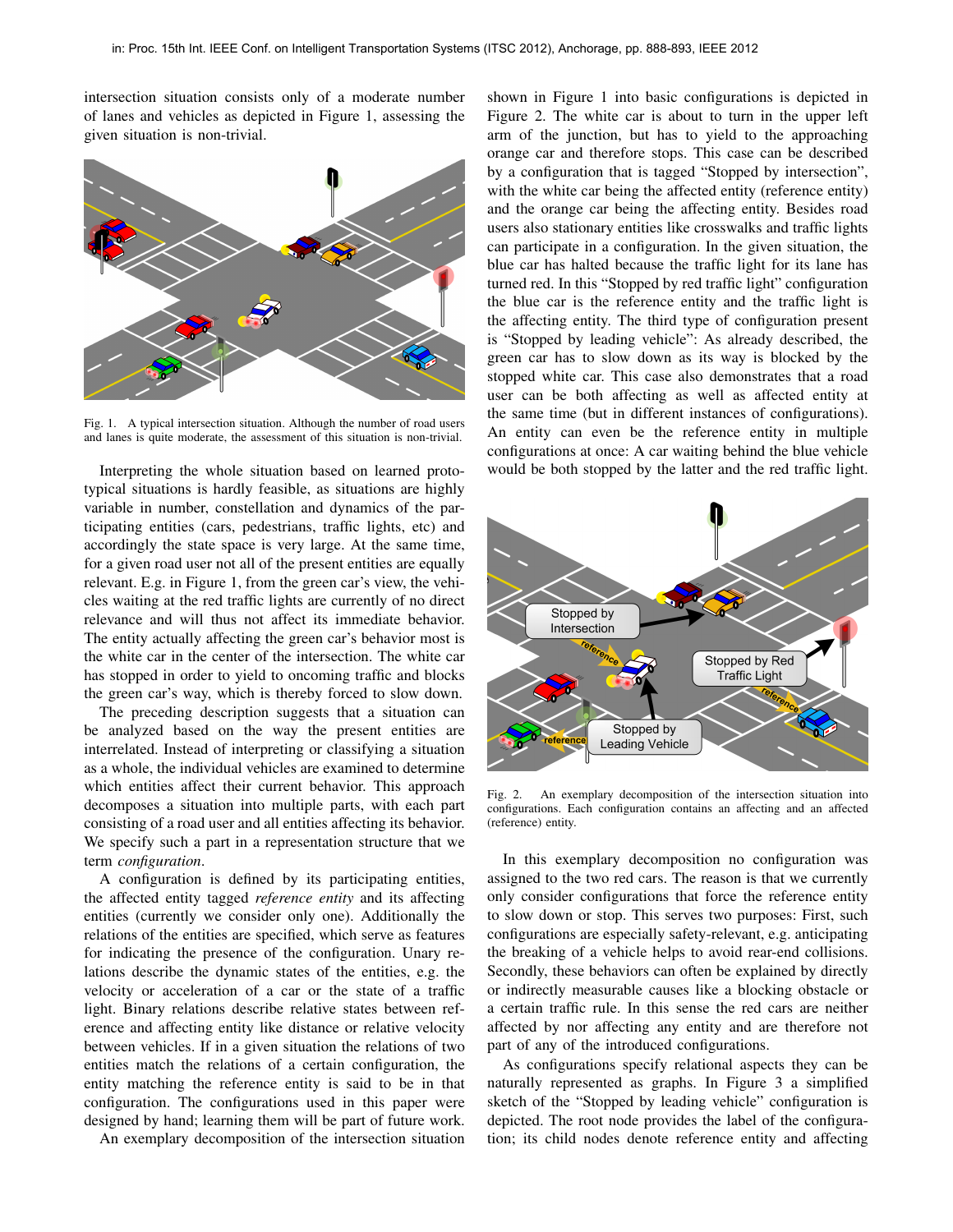entity. Relations are represented as child nodes of their corresponding entities. In this example the configuration is present if the reference car is either slowing down (defined in node "Acceleration") or stopped ("Velocity"). It furthermore requires that the leading vehicle is not driving faster than the reference car ("Relative Velocity") and that they are in a certain range ("Distance"). The actual values are not shown in the Figure for simplicity.



Fig. 3. A schematic representation of the configuration "Stopped by leading vehicle". It contains both unary relations (Velocity, Acceleration) as well as binary relations (Relative Velocity, Distance).

## III. ACTIVE MEASURING FOR CONFIGURATION RECOGNITION

For recognizing configurations Bayesian Networks [9] are employed. A Bayesian Network is a probabilistic graphical model for representing random variables along with their conditional dependencies in a graph structure. Nodes denote random variables and directed edges between nodes state conditional dependencies. Bayesian Networks are widely used for probabilistic modeling as they possess various desirable properties. For example, they offer a direct way to incorporate expert knowledge and are able to cope with missing evidence. They are especially suited for our approach since the graphical representation of a configuration can be almost directly mapped to a Bayesian Network and we can use its robustness to missing data.

A schematic example of a Bayesian Network for configuration recognition is shown in the upper half of Figure 4. Each configuration is modeled as a Bayes classifier, consisting of a configuration node  $C_m$  and a set of features nodes *Fn*. Each feature node corresponds to a single relation of the configuration and the configuration node provides the belief in the presence of the configuration. A single, superordinated hypothesis node combines the beliefs of all configuration nodes in one place. The configuration having the highest probability in the hypothesis node is returned as result for the regarded road user.

The lower part of Figure 4 depicts the sensor level as it would be required for a complete recognition system. It is capable of performing different measurements for perceiving the environment, each of which requires reading one or multiple sensors and performing a suitable computation. Taking a measurement usually generates some kind of costs, e.g. by blocking an exclusive resource like a pan-and-zoom camera, occupying a data bus or requiring a demanding



Fig. 4. Schematic representation for the relation between high level and sensor level in a complete system for configuration recognition. The Bayesian Network in the high level relies on measurements taken in the sensor level.

computation. Even if no costs are directly generated, at least a certain amount of time has to be spent to wait for the result.

The high level comprising the Bayesian Network and the sensor level are only connected in one way: For obtaining the value of a certain feature in the Bayesian Network the corresponding measurement has to be taken in the sensor level. For each individual feature a dedicated measurement is required. Apart from that, high level and sensor level are independent.

When comparing the generally marginal computational costs generated by inference performed in the Bayesian Network with the costs from measuring a feature, the latter requires usually significantly more resources. This means that trading computations in the high level against taking measurements in the sensor level would be advantageous. This is indeed possible when employing an active measurement process.

The general idea of such a process is to actively trigger measurements based on the expected gain for a given task. The goal is to save measurements by limiting the measurements taken to the necessary ones for a specified level of performance. When using probabilistic models like Bayesian Networks the selection of a suitable measurement to take can be based on its expected mutual information [10]. Employing this method to situation assessment is an additional step for dealing with the complexity of situations encountered in urban driving that complements the decomposition method described in the previous chapter.

The active measurement process proposed here measures features sequentially, one after the other, until the probability of a hypothesis for a certain configuration (including 'No configuration') surpasses a predetermined threshold *τ*. The process pursues two goals: First, to incrementally gather evidence in a way that reduces the set of probable hypotheses quickly to one. Secondly, to terminate the costly measurement process as soon as it becomes improbable that further measurements will improve the current hypothesis. Its working principle can be summarized in four steps: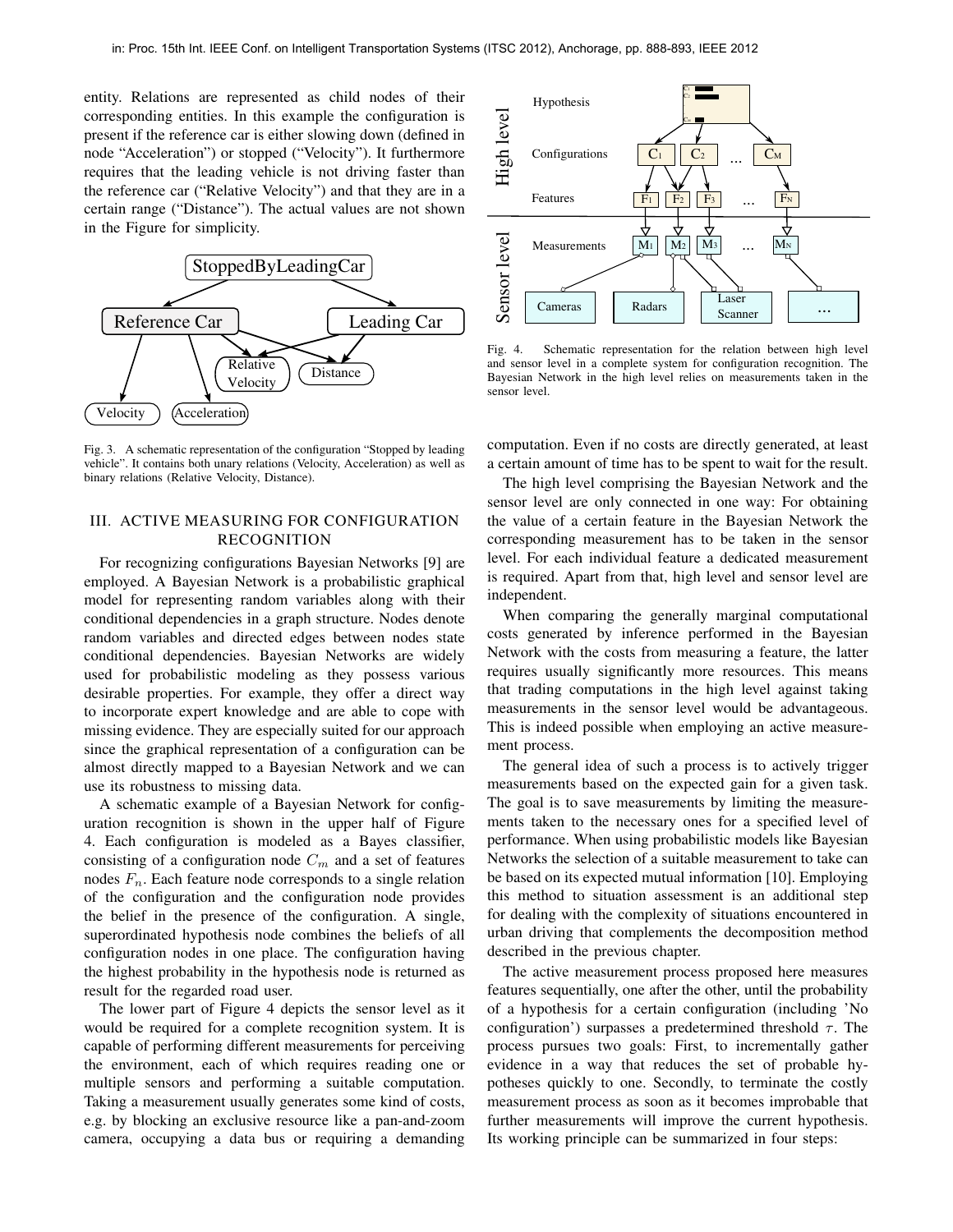- 1) *Measurement Selection*: Evaluate information gain of yet unobserved features.
- 2) *Observation*: Measure the feature which provides the highest expected information gain, i.e. which is expected to decrease the uncertainty on the current configuration hypotheses most.
- 3) *Inference*: If the belief in the most probable configuration is lower than  $\tau$  and not all features have been measured already, continue with 1, else continue with 4.
- 4) *Result*: Return the most probable configuration.

The information gain is determined based on computing the mutual information *I* between hypotheses *H* and features  $F_i, i \in 1, \ldots, n$  with *n* being the number of features. The mutual information  $I(H; F_i)$  is defined as:

$$
I(H; F_i) = \sum_{h} \sum_{f} p(h, f) \log \frac{p(h, f)}{p(h)p(f)}
$$
(1)

where  $p(h)$  stands for the probability of hypothesis  $h$  and  $p(f)$  stands for the probability of  $F_i$  having value f. The mutual information provides the expected reduction in entropy of *H* given an observation of *F<sup>i</sup>* . The higher the mutual information is between two random variables, the more knowing one tells about the other. In the case of continuous features either a discretization can be applied, e.g. using the method presented in [11], or the summation can be matched with a definite double integral while the probability distribution functions are replaced by probability *density* functions.

The probabilities needed for these computations are provided by the Bayesian Network, which in turn obtains its prior and conditional probabilities by parameter estimation on a set of training cases.

An important aspect that can not be directly seen from Equation 1 is the fact that the mutual information between two variables changes if evidence on dependent variables is entered. So in order to always measure the feature with the highest information gain the mutual information has to be recomputed after each observation, as in our Bayesian Network the features are not independent from each other. This means that the order of measurements has to be determined online and can not be computed beforehand (offline).

## IV. EVALUATION

As the feasibility of decomposing situations into configurations and reliably recognizing them is already demonstrated in related work [12], this evaluation focuses on quantifying the benefits of an active measurement process. In order to test the process we investigate how good it performs on its two strongly related subtasks: Incrementally increasing the confidence (belief) of the correct hypothesis with as few measurements as possible and achieving reliable recognition rates with also as few measurements as possible. The former task is important because the confidence is used in the measurement process as stopping criterion.

For the evaluation a simulated intersection scenario, consisting of a 4-lane major road crossed by a 2-lane minor road, was set up. The intersection is regulated by traffic lights. Cars approach from all directions and, depending on their goal and lane, go straight or turn left or right. The scenario is simulated in a microscopic simulation framework which was developed in the course of the research on situation decomposition; a screenshot of the simulation is shown in Figure 5. The framework employs standard models for e.g. car-following [13] and was created in order to gain direct access to the driver agent level, which is hard to obtain in most commercial traffic simulators. This access is crucial for our approach, as for determining whether a configuration was correctly recognized the information which entities affected a driver's behavior is needed.



Fig. 5. Screenshot from the simulated intersection. The symbol above a car denotes the configuration it is currently in. Cars without symbols are accelerating or driving at constant speed.

The data for the evaluation was generated by running the simulator for about twenty minutes on the intersection scenario. Every 100 milliseconds the dynamic state of each present entity was logged, for cars additionally their currently affecting entities were recorded. Based on the recorded information, for each car at each recorded time instance a case was generated, consisting of the measurements of the configurations' features and the current configuration. A total of 142030 cases were generated. For the reported results tenfold cross validation was used.

The Bayesian Network used for recognizing configurations is depicted in Figure 6. Like in the schematic Bayesian Network described in Section II the configuration nodes (colored green) provide the belief of being in the corresponding configuration. Each configuration node possesses two unique features while two features are shared among all configurations: *Velocity* and *Acceleration* of the reference entity. The reason for using these features for all configurations is that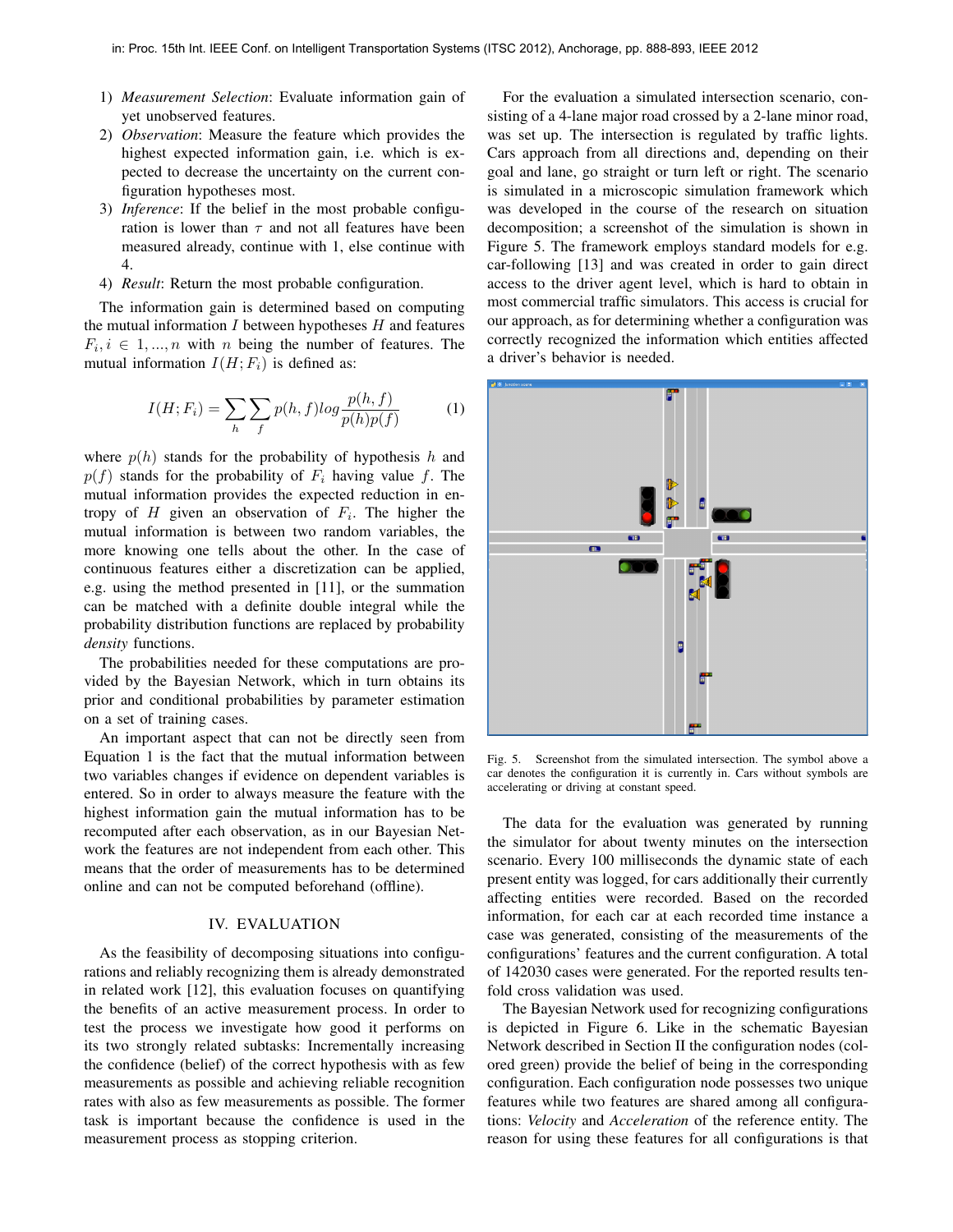

Fig. 7. The plot depicts the different progress of the belief in the correct configuration for both variants of measurement selection (based on mutual information versus random). An active measurement process based on mutual information achieves a high belief already after about half of the possible measurements.

according to the definition given in Section II the reference entity in a configuration has to be either braking or stopped, otherwise it is in no configuration. The topmost node serves as decision node as it combines the beliefs for the individual configurations and its most probable hypothesis (including 'No Configuration') is taken as result.



Fig. 6. The Bayesian Network that was used for the second mode of the evaluation. The configuration nodes are colored green. In the network for the first mode the "Configurations"-node has only 4 states (i.e. the basic states 'StoppedByTrafficLight', 'StoppedByLeadingCar', 'StoppedByIntersection' and 'NoConfiguration'), but no states for combined configurations.

There are cases in which a car is in multiple configurations at once ('combined configurations'). Generally, one is interested only in the determining configuration, which is the one causing the highest deceleration of the car. For example, if a car approaches a distant red traffic light at medium speed it needs to decelerate only slightly. If at the same time a vehicle directly ahead performs an emergency brake the car is forced to brake hard. In this case the determining configuration would be 'StoppedByLeadingCar'. Nevertheless the information about the 'StoppedByRedTrafficLight'-configuration might still be useful later on so recognizing it would be of additional benefit. This is why all of our following

evaluations are performed in two modes. In mode one the goal is to recognize only the determining configuration and in mode two all current configurations, including combinations of the basic three, have to be recognized.

In order to quantify the gain from measuring features incrementally based on their mutual information, an additional method was employed for comparison, where the sequential order of measurements is determined randomly.

## *Belief in correct configuration*

In this part of the evaluation the benefits of the proposed active measurement process over a measurement process with a random sequential feature selection are investigated. The expectation is that the active measurement process achieves a high belief in the correct configuration at an early stage with much fewer measurements. The results are shown in Figure 7. The x-axis refers to the number of measurements taken, the y-axis refers to the belief in the correct configuration.

For both modes the measurement selection based on mutual information leads to significantly higher beliefs in the correct configuration than the random selection does up to 20% points. When employing the random selection process the belief tops 80 percent not until 5 (mode 1) or 6 (mode 2) measurements have been taken. Opposed to that, the process guided by information gain tops it after only 3 (3) measurements. The proposed measurement process thereby proves to obtain a higher confidence in the correct configuration than the random process while taking significantly less measurements.

#### *Recognition rates*

The next question to investigate is whether the incremental, active measurement process can reliably recognize configurations while measuring only a subset of the available features. Figure 8 depicts the results: The x-axis refers again to the number of measurements taken and the y-axis gives the percentage of correctly recognized configurations.

Using mutual information as selection criterion results in a steep increase of the recognition rate as compared to the gradual increase of random selection. After taking only three measurements the recognition rate for both modes surpasses 90% when feature selection is based on expected information gain, while the random process obtains less than 80%. Employing an incremental measuring process thereby saves measuring more than half of the features without impairing the recognition rate more than 1.5% points.

#### V. DISCUSSION AND FUTURE WORK

The results presented in this paper demonstrate the gain from employing an active measurement process, as it vastly reduces the effort for recognizing configurations. Configurations in turn provide a way to decompose situations into their constituent parts. Put together, these two methods provide a viable approach for tackling the high complexity and variability of situations encountered in inner-city scenarios by systematically reducing the computational effort